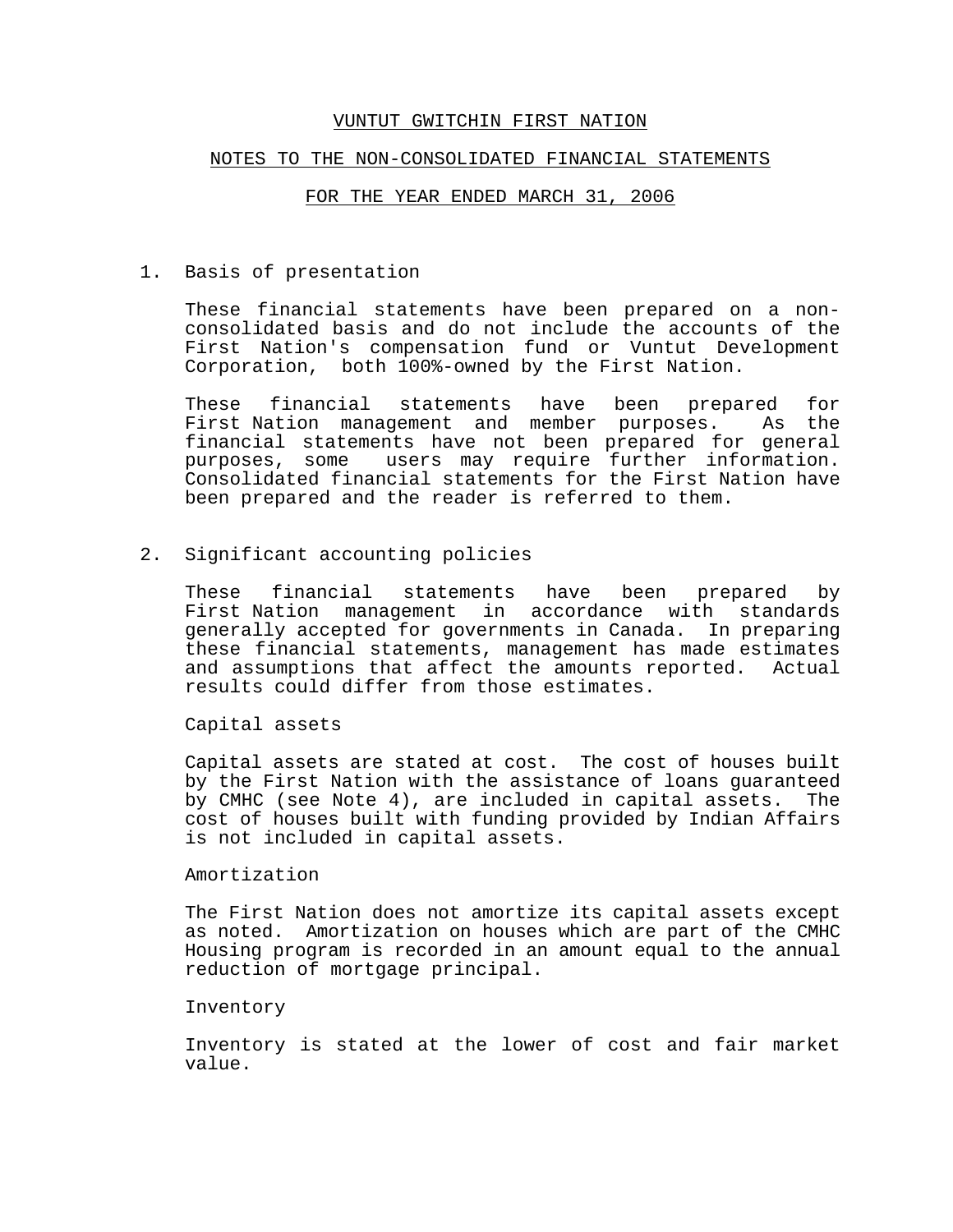# NOTES TO THE NON-CONSOLIDATED FINANCIAL STATEMENTS (CONTINUED)

## FOR THE YEAR ENDED MARCH 31, 2006

2. Significant accounting policies (continued)

Revenue recognition

Contributions under the terms of agreements are recognized as revenue at the time applications are approved by the relevant funding agency.

Surplus

All unexpended items of revenue are treated by the First Nation as surplus, except for certain capital projects where unexpended revenues are deferred until the project is complete.

Financial instruments

The First Nation's financial instruments consist of cash, accounts receivable, temporary and long-term investments, accounts payable, amounts due to related parties and longterm debt. Unless otherwise noted, it is management's opinion that the First Nation is not exposed to significant interest, currency or credit risks arising from these financial instruments.

3. Reserves

Pursuant to its agreement with Canada Housing and Mortgage Corporation, the First Nation is required to segregate funds for replacement and subsidy surplus reserves. The expenditures from these funds are restricted by the terms of the agreement.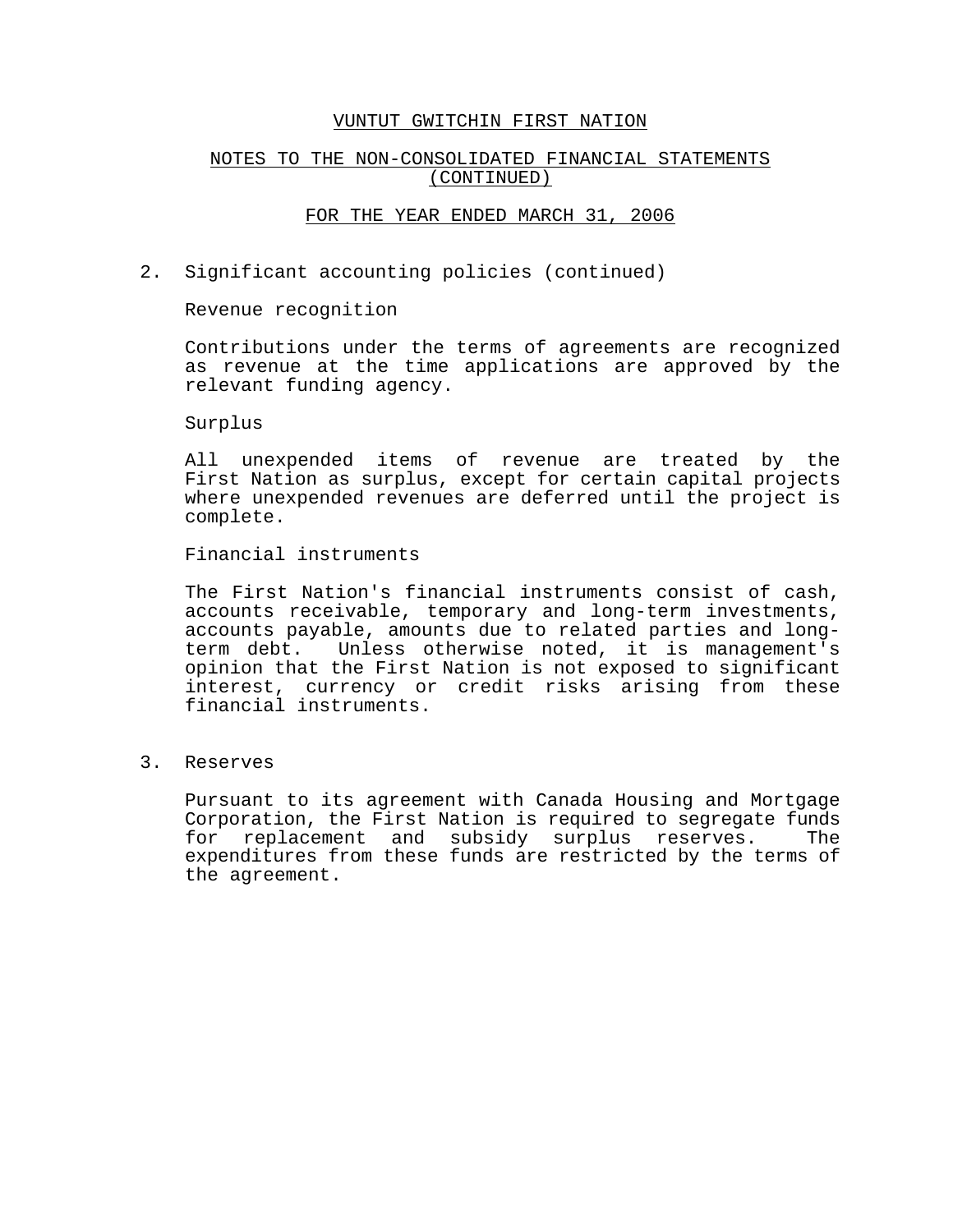# NOTES TO THE NON-CONSOLIDATED FINANCIAL STATEMENTS (CONTINUED)

# FOR THE YEAR ENDED MARCH 31, 2006

4. Long-term debt Mortgages payable

> Amounts shown as mortgages payable represent monies borrowed to finance house construction. The loans are secured by a mortgage to the lender on the land and buildings as well as a ministerial guarantee by the Government of Canada.

The balances and terms of the mortgages are as follows:

|                                                                                                                                                   |                     | 2006    | 2005          |
|---------------------------------------------------------------------------------------------------------------------------------------------------|---------------------|---------|---------------|
| Mortgage payable to Toronto Dominion<br>Bank in monthly instalments of<br>\$611, including interest at 4.35%<br>per annum. Due April 1, 2009.     | $\ddot{\mathsf{S}}$ | 49,988  | \$<br>55,048  |
| Mortgage payable to Toronto Dominion<br>Bank in monthly instalments of<br>\$474, including interest at 4.35%<br>per annum. Due April 1, 2009.     |                     | 38,731  | 42,652        |
| Mortgage payable to Toronto Dominion<br>Bank in monthly instalments of<br>\$419, including interest at 4.35%<br>per annum. Due April 1, 2009.     |                     | 34,298  | 37,770        |
| Mortgage payable to Toronto Dominion<br>Bank in monthly instalments of<br>\$1,851, including interest at 4.35%<br>per annum. Due April 1, 2009.   |                     | 221,743 | 234,097       |
| Mortgage payable to the Bank of<br>Montreal in monthly instalments<br>of \$707, including interest at 6.0%<br>per annum. Due June 1, 2006.        |                     | 65,020  | 69,549        |
| Mortgage payable to the Bank of<br>Montreal in monthly instalments<br>of \$800 including interest at 4.61%<br>per annum. Due December 1, 2010.    |                     | 103,254 | 107,583       |
| Mortgage payable to the Bank of<br>Montreal in monthly instalments of<br>\$1,324, including interest at 4.61%<br>per annum. Due December 1, 2010. |                     | 153,868 | 161,817       |
|                                                                                                                                                   | \$                  | 666,902 | \$<br>708,516 |